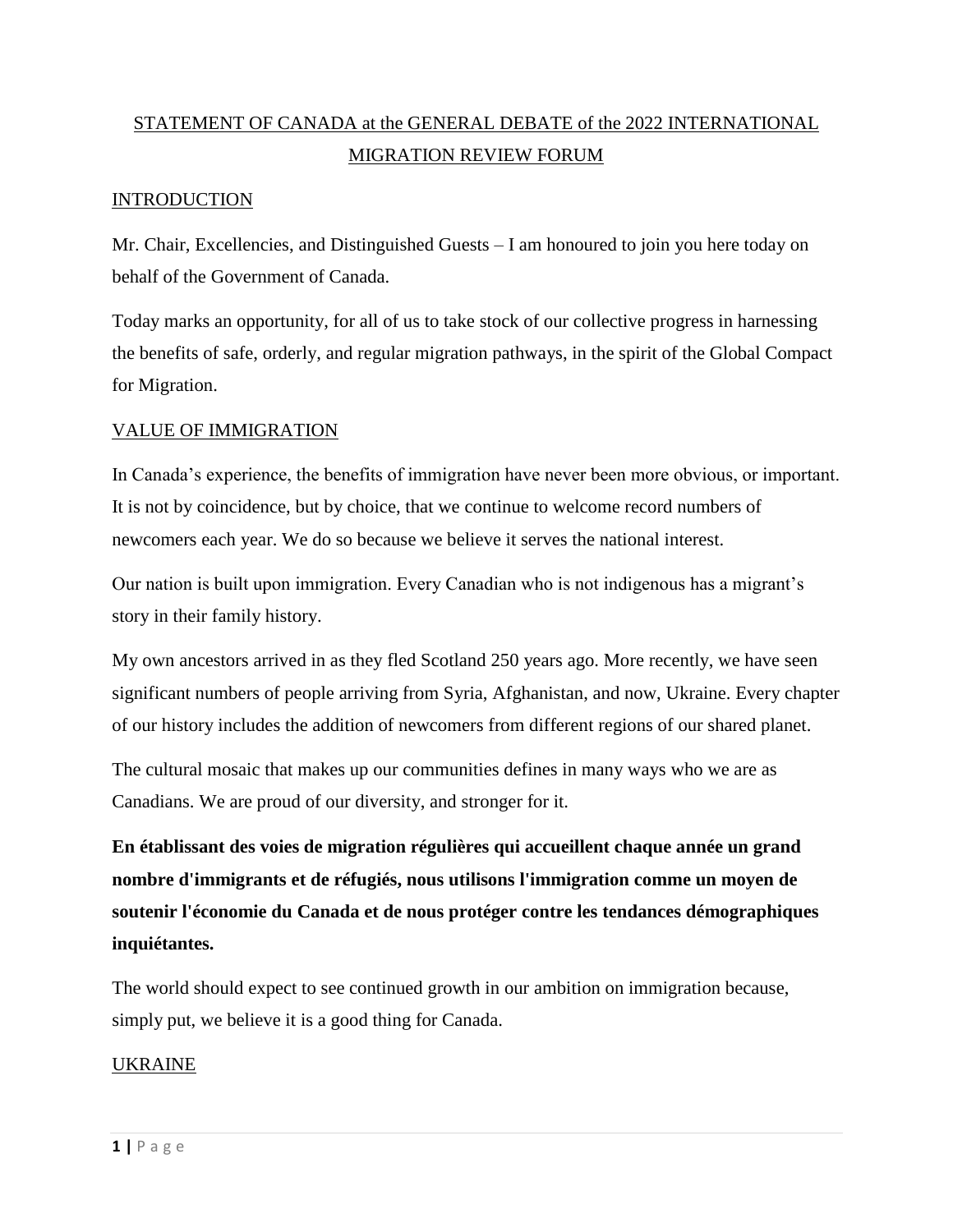The importance of an orderly system of migration has been brought to the fore recently in the wake of Russia's latest unprovoked and unjust invasion into Ukraine.

As Ukrainians fight on the front line, they defend not only their territory, but also the values that underpin the UN Charter – such as territorial integrity, sovereignty of nations, and the right of people to self-determination. We have seen millions of Ukrainians flee their homeland as a result of this Russian attack.

There are many Member States of this organization that have opened their doors to those Ukrainians in search of safety, including Canada.

We have created a new model of temporary protection for Ukrainians fleeing this unnecessary war that has seen tens of thousands of Ukrainians arrive in Canada, and more than one hundred thousand approved to come to date.

To see a similar and simultaneous response of so many nations demonstrates the potential of global efforts to pursue safe and orderly migration in crisis situations.

#### REST OF THE WORLD

**Bien que l'Ukraine ait retenu l'attention du monde entier, nous devons comprendre l'importance d'utiliser nos systèmes de migration pour soutenir les personnes vulnérables et renforcer les capacités des États qui sont confrontés à des défis extraordinaires en matière de migration irrégulière dans le monde entier.**

We continue to see vulnerable Afghans persecuted at the hands of the Taliban, and must support those fleeing violence. Canada has made a commitment to resettle at least 40,000 Afghan refugees and are well on our way to reaching that milestone by next year.

We are also committing to build capacity of global migration systems in a number of ways, including by:

- Helping countries undertake gender-responsive programming in immigration and integration;
- Contributing \$10 Million to assist women and girls in Central America by reducing the factors that contribute to high-risk migration and forced displacement; and